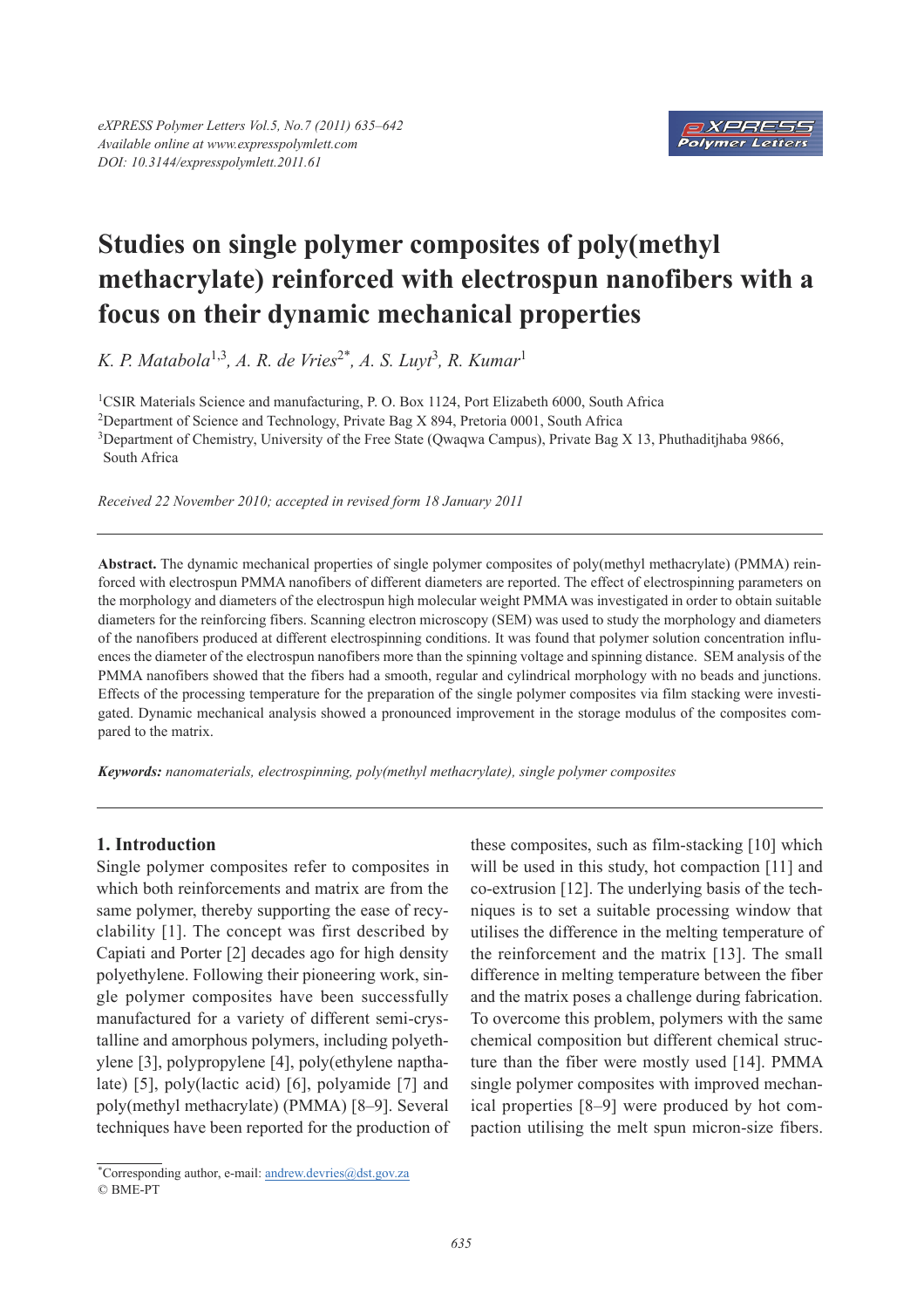Unlike the single polymer composites involving semi-crystalline polymers, PMMA single polymer composites are unique in the sense that they were fabricated from amorphous PMMA with sufficient amount of molecular orientation [8]. Our hypothesis is that the composite performance can further be improved by using PMMA nanofibers and these fibers can be produced by the electrospinning technique.

Electrospinning is one of the recently recognised fields of nanoscience and nanotechnology that has the potential to produce polymer nanofibers [15– 18]. Although many reports are already available on PMMA electrospun nanofibers, PMMA of much lower molecular weight was used in these studies [19, 20]. It is assumed that PMMA of higher molecular weight would serve as better reinforcement in single PMMA composites than those of lower molecular weight.

In this work, PMMA nanofibers of different diameters were produced by electrospinning technique and are used as reinforcements in PMMA single polymer composites. Effects of electrospinning parameters on the morphology and diameter of the nanofibers were investigated by scanning electron microscopy (SEM). The composites were manufactured by the film stacking technique applying a two-component approach and the properties of the composites were assessed by dynamic mechanical analyser (DMA).

# **2. Experimental**

# **2.1. Materials**

High molecular weight PMMA (PMMA<sub>high</sub>,  $M_w$  = 996 000 g/mol) was purchased from Sigma Aldrich (Schenelldorf, Germany). N,N-dimethylformamide (DMF) and tetrahydrofuran (THF) were obtained from Sigma Aldrich (Schenelldorf, Germany) and Labscan Analytical Sciences (Gliwice, Poland), respectively, and used without any further purification. Polymer solutions for the electrospinning of PMMAhigh were prepared by dissolving 4, 5 and 6 wt% PMMA in a 1:1 THF:DMF solvent mixture. The electrospun PMMAhigh nanofibers were used as the reinforcing phase and a low molecular weight PMMA (PMMA<sub>low</sub>, 90 000 g/mol, Altuglass V825-TL grade) purchased from Advanced Polymers (Altuglass International, Rho (MI), Italy) was used as the matrix material.

## **2.2. Electrospinning process**

In the electrospinning process, PMMAhigh solutions were placed in a 5 ml syringe and gravity-fed through the tip. A copper wire was inserted into the polymer solution to act as a positive electrode. A high voltage supply, manufactured at University of Stellenbosch, Cape Town, South Africa, was used to charge the polymer solution, which resulted in an accelerated fluid jet towards a grounded aluminium collector. The electrospinning voltages used were 10, 15, 20 and 25 kV at a spinning distance of 10 and 15 cm. The electrospinning process was done in a horizontal mode in a fume hood at room temperature.

## **2.3. Composite preparation**

The PMMA<sub>low</sub> pellets were dried in an oven at  $60^{\circ}$ C for 12 h before use. They were compression moulded to a film (layer thickness of 0.80 mm) on a CSIR (Port Elizabeth, South Africa) in-house compression moulding machine at a temperature of 200°C and a pressure of 2.5 bar. Two layers of nanofiber mats were sandwiched in-between four layers of a PMMA film sandwich structure. The sandwich material was then placed between two plates separated by two teflon sheets and compression moulded for 10 min at a low pressure (0.5 bar) and for 5 min at a higher pressure (2.5 bar). The processing temperatures used were 140, 150 and 160°C, respectively at constant pressure and holding time. After compression moulding, the samples were watercooled under pressure for 7 min.

# **2.4. Characterization**

The morphology of the resulting PMMA<sub>high</sub> nanofibers was characterised by SEM. A Gemini LEO 1525 FE-SEM (Carl Zeiss NTS GmbH, Germany) at an accelerating voltage of 5 or 10 kV using an Inlens detector was used. Before the observation, the fibers were coated with a 20 nm layer of evaporated carbon using an Emitech K950X evaporator (Quorum Technologies, Kent, UK). SEM analysis was also used to determine the intactness of the nanofibers on the cross-sectional area of the PMMA single polymer composites. The samples were prepared by fracturing under 3-point bending. Differential scanning calorimetry (DSC) was carried out with a Perkin Elmer DSC 7 (Life and Analytical Science, Shelton, USA) under nitrogen atmosphere. About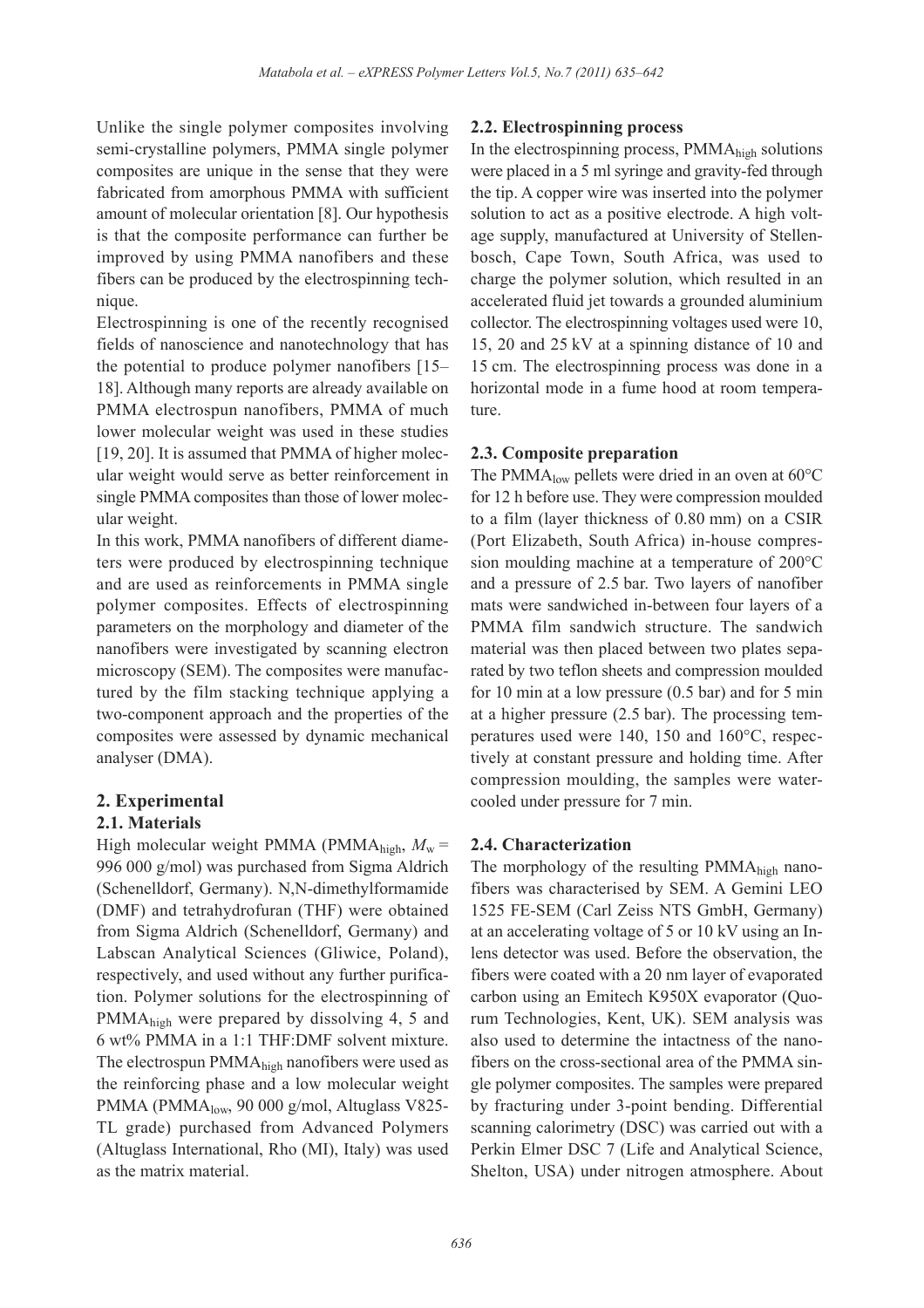5 mg of sample was hermetically sealed in an aluminium pan for the measurements. The DSC samples were heated from 25 to 330°C at a heating rate of 10°C/min. The dynamic mechanical properties of the composite samples were determined using a Perkin Elmer DMA 8000 (Life and Analytical Science, Shelton, USA) in a dual cantilever bending mode at a frequency of 1 Hz and a scan rate of 2°C/min. The temperature was varied from room temperature to 160°C. The sample dimensions were 50 mm $\times$ 9 mm $\times$ 4 mm.

# **3. Results and discussion**

# **3.1. Electrospinning of PMMA nanofibers**

The influence of polymer solution concentration, applied voltage and spinning distance on the morphology and diameters of the electrospun PMMA<sub>high</sub> nanofibers were investigated in order to obtain nanofibers of different diameters. This is important for studying the effect of the fiber diameter on the properties of the single polymer composites of PMMA. Effects of various parameters on the morphology and diameter of the electrospun fibers are discussed.

#### *Effect of PMMA concentration*

The polymer solution concentration determines the spinnability of a solution [21]. The concentrations

examined in this study were 4, 5 and 6 wt% PMMAhigh in a DMF/THF solvent mixture. The average fiber diameters were determined from measuring the diameters of 40 individual fibers. It can be seen from Table 1 that the fiber diameter increases with an increase in polymer solution concentration. The smaller diameter of the nanofibers from the lower concentrations is the result of the solution being stretched easily during electrospinning. The larger nanofiber diameters at high concentrations are attributed to the viscosity of the solution that was high enough to lower the bending instability of the jet. The solution becomes resistant to stretching by the electrical charges on the electrospinning jet [22].

Figure 1 shows the electron micrographs of the nonwoven fiber mats electrospun from 4, 5 and 6 wt% PMMAhigh solutions at a voltage of 15 kV onto an electrically grounded electrode positioned 10 cm from the syringe tip. The SEM images show the presence of fibers in the 200 to 900 nm range with smooth, regular and cylindrical morphology. No beads and junctions were observed in the fibers.

#### *Effect of applied voltage*

Table 1 shows the correlation between the fiber diameter and the applied voltage of the PMMA fibers electrospun at a spinning distance of 10 and 15 cm.

**Table 1.** Effect of different electrospinning parameters on the diameters of PMMA fibers obtained from PMMAhigh polymer solution

| Applied voltage<br>[kV] | $4 \text{ wt} \%$                                                            |                 | $5 \text{ wt\%}$ |                 | $6 \text{ wt\%}$ |                 |  |
|-------------------------|------------------------------------------------------------------------------|-----------------|------------------|-----------------|------------------|-----------------|--|
|                         | Average diameter [nm] of PMMA nanofibers at two different spinning distances |                 |                  |                 |                  |                 |  |
|                         | $10 \text{ cm}$                                                              | $15 \text{ cm}$ | $10 \text{ cm}$  | $15 \text{ cm}$ | $10 \text{ cm}$  | $15 \text{ cm}$ |  |
| 10                      | $348 \pm 57$                                                                 | $220\pm 46$     | 589±89           | $665 \pm 103$   | $1091 \pm 297$   | $906 \pm 141$   |  |
| 15                      | $286 \pm 36$                                                                 | $307\pm50$      | $624\pm86$       | $708 + 87$      | $854 \pm 244$    | $909 \pm 159$   |  |
| 20                      | $348\pm62$                                                                   | $344\pm85$      | $553\pm93$       | $586 \pm 65$    | $838 \pm 175$    | $897 \pm 125$   |  |
| 25                      | $323 \pm 42$                                                                 | $304\pm39$      | $561\pm98$       | $415 \pm 44$    | $839 \pm 121$    | $772 \pm 164$   |  |



**Figure 1.** SEM images of (a) 200–400 nm, (b) 400–650 nm and (c) 600–900 nm electrospun PMMA<sub>high</sub> fibers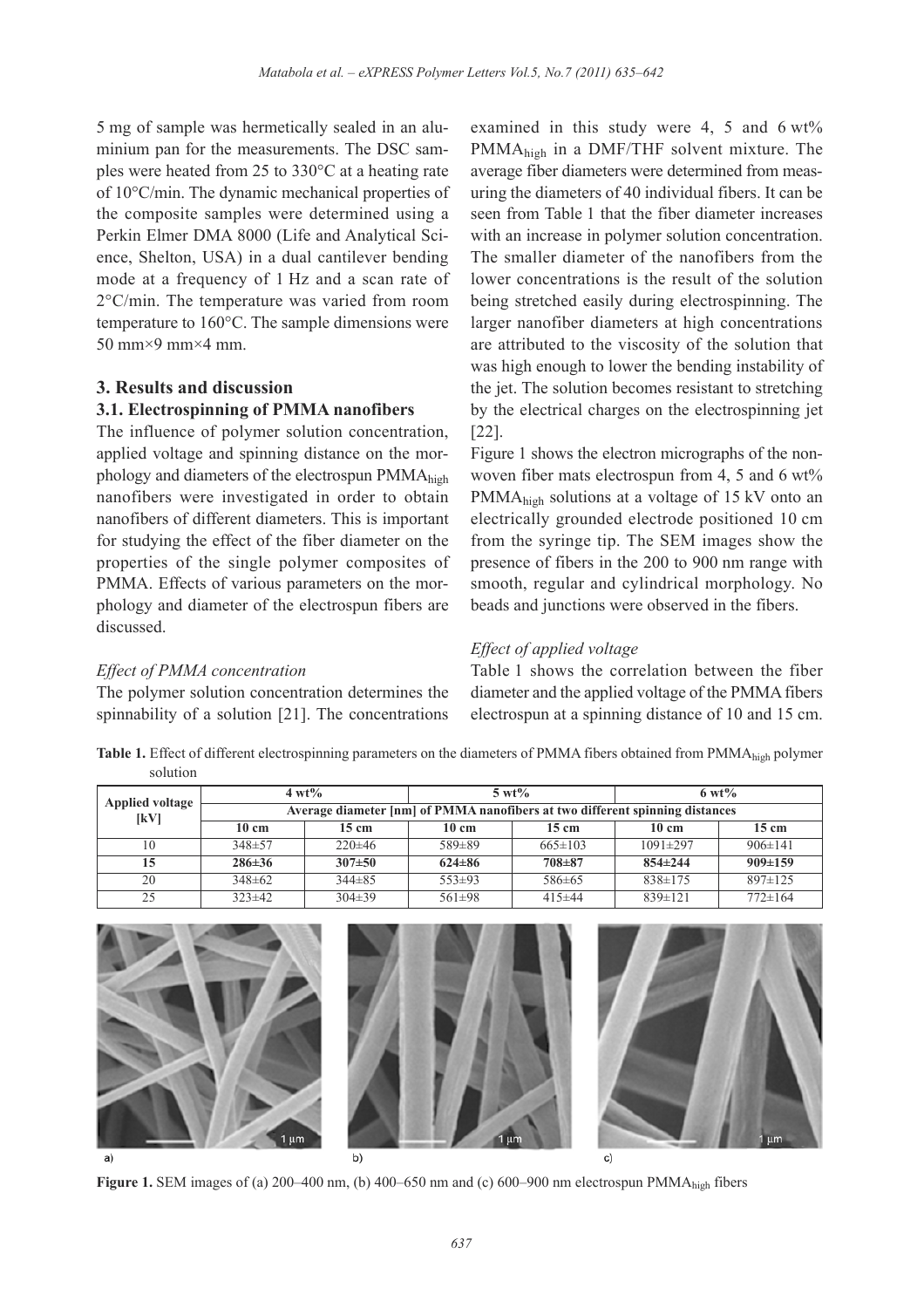It can be seen that an increase in the applied voltage resulted in a decrease in the fiber diameter for the more concentrated PMMA solution (6 wt% PMMA) at a shorter spinning distance (10 cm). No significant changes in the diameters of the less concentrated solutions were observed, however, decreased fiber diameters were observed particularly at higher voltages. The decrease in fiber diameter with an increase in the spinning voltage became more noticeable at increased spinning distance (Table 1). The effect was observed for the more concentrated polymer solutions (5 and 6 wt% PMMA).

#### *Effect of spinning distance*

It can be seen from Table 1 that an increase in the spinning distance generally seemed to favour the production of nanofibers with slightly reduced diameters in this instance, depending on the spinning voltage. Some researchers mentioned that an increase in spinning distance resulted in a significant reduction in the diameter of the fibers for different polymers, including PMMA of a significantly lower molecular weight [23]. This indicates that different polymers or different molecular weights of the same polymer behave differently towards changing of the electrospinning parameters.

## **3.2. Thermal analysis of electrospun PMMA nanofibers**

Differential scanning calorimetry (DSC) was done on the electrospun PMMA nanofibers in order to determine the thermal behaviour of the nanofibers. The results are presented in Figure 2. It can be seen from Figure 2 that the glass transitions  $(T<sub>g</sub>)$  of the PMMA nanofibers and the PMMA matrix sheet are



Figure 2. DSC results of PMMA<sub>high</sub> powder, PMMA<sub>high</sub> nanofibers and PMMA matrix sheet

not clearly visible as compared to the neat powder. However, the DMA (discussed in section 3.3) shows the clear indication of the  $T_g$  of the matrix. Moreover, it is indicated that the nanofibers and the PMMA matrix sheet are thermally more stable than the as-received high molecular weight PMMA powder.

#### **3.3. PMMA single polymer composites**

## *Investigation of processing conditions for single polymer composites of PMMA*

The effect of the processing temperature on the morphology of the composites was investigated. The aim was to find a suitable processing temperature for the preparation of a quality PMMA single polymer composite. Since PMMA is amorphous, the amount of orientation (although not determined in this study) in the electrospun nanofibers will determine the processing window. SEM analysis of the cross-sections of the PMMA composites was used to check the intactness of the nanofibers and the integrity of the interface between the matrix and the reinforcement. PMMAhigh nanofibers with a diameter ranging from 400–650 nm were used to investigate suitable processing conditions for preparing single polymer composites of PMMA. PMM $A_{low}$ was used as the matrix material.

Figure 3 shows the SEM images of the composites prepared at 140, 150 and 160°C. The processing temperatures are well above the glass transition  $(T_{\varphi})$ of PMMA. The SEM images of the composites prepared at 140 and 150°C show two phases. Thus, the composites have a layered structure consisting of outer film layers and a layer in-between, which is associated with the non-woven nanofiber mats plus the softened matrix which has diffused on nonwoven fiber mat. Possible partial softening of the surface of the non-woven fiber mat is present. This results in a good interface, which should translate into enhanced mechanical properties as a result of efficient stress transfer. The SEM images seem to be in agreement with the previous study of Capiati and Porter [2]. It is likely that the layered structure observed for the composites is due to a combination of two composite fabrication methods, namely film stacking and hot compaction. Hine *et al.* [24] demonstrated that such a combination of film stacking with hot compaction results in a better overall balance of mechanical properties and a wider tempera-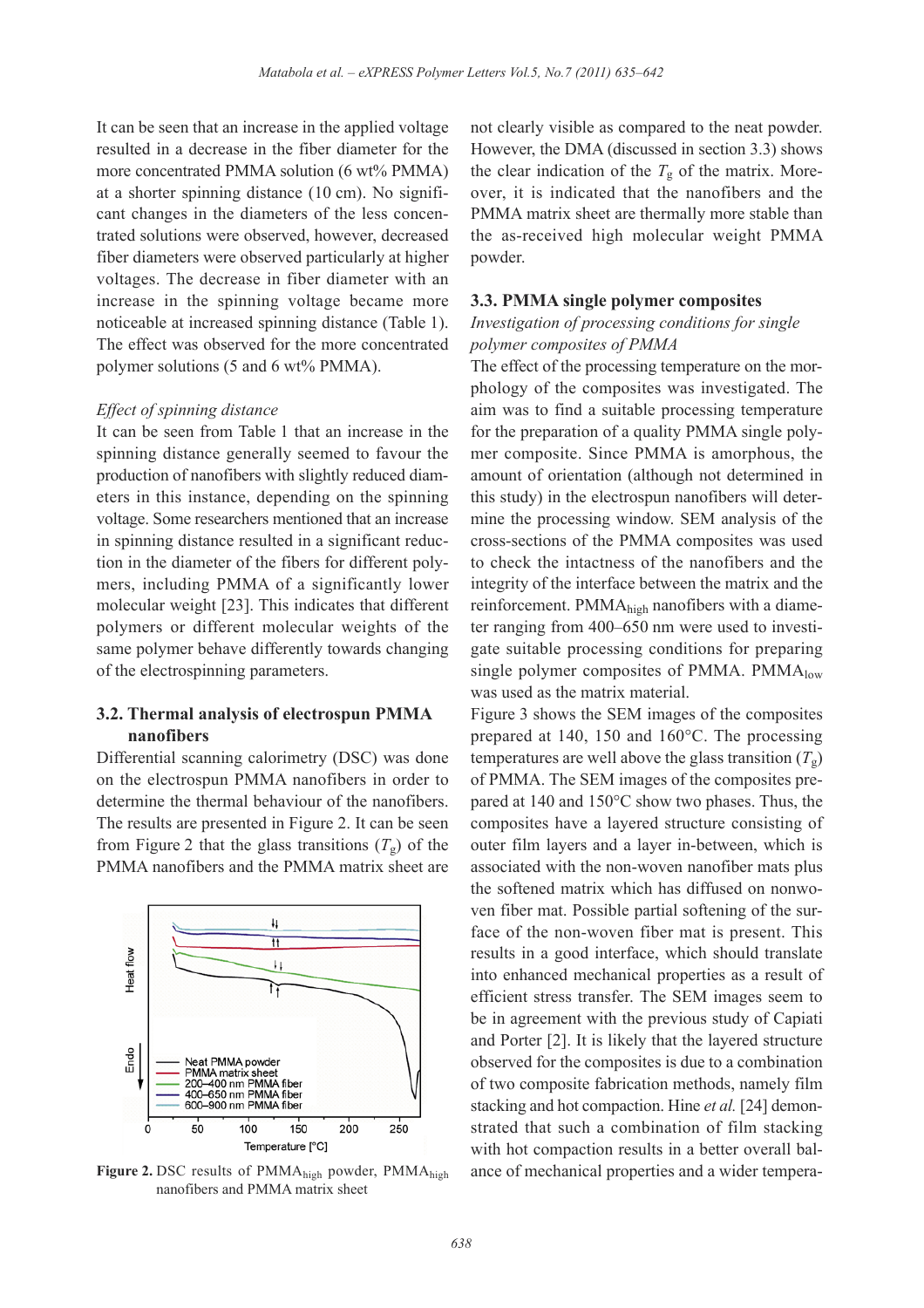

**Figure 3.** SEM images (scale bar: 20 µm) of PMMA single polymer composites prepared at (a) 140°C, (b) 150°C and (c) 160°C

ture range for processing compared to a standard compaction procedure without a film. Furthermore, this combination gives rise to better wetting of the reinforcement compared to the traditional film stacking process, due to the partial melting of the entire fiber surface. This better wetting of the fibers results in good interfacial adhesion between the phases, which can be seen from the SEM images in Figure 3.

However, delamination between the different matrix layers for the composites prepared at 140°C was observed. This was due to insufficient softening of the matrix material at a processing temperature of 140°C. The SEM analysis of the composite samples prepared at 160°C does not show two well-defined phases (Figure 3c). This suggests that the nanofibers could have also softened in addition to the matrix. Thus, a processing temperature of 160°C does not

seem to be suitable for the preparation of the PMMA single polymer composites. The best composite with two distinguishable physical phases with adequate melting of the matrix material was therefore obtained at a processing temperature of 150°C.

Dimension of the layer related to the non-woven fiber mat, as observed from Figure 3, is around 10 to 15 um. On the other hand, the diameter of the nonwoven PMMA fibers was found to be around 200– 900 nm (Figure 1 and Table 1). Differences in the nanofiber dimensions, as visualised in Figures 1 and 3, are explained by Figure 4. Before compression moulding, non-woven PMMA fibers mats are entangled among themselves (left hand side of Figure 4). For preparing single polymer composite, PMMA sheets are stacked above and below the non-woven mat. Under pressure, PMMA matrix softens and fills the vacant spaces around non-woven fiber mat.



Before compression molding

After compression molding

**Figure 4.** The appearance of PMMA nanofiber non- woven mat in single polymer composites system after compression molding. Scale bar for peeled-off picture is 20  $\mu$ m.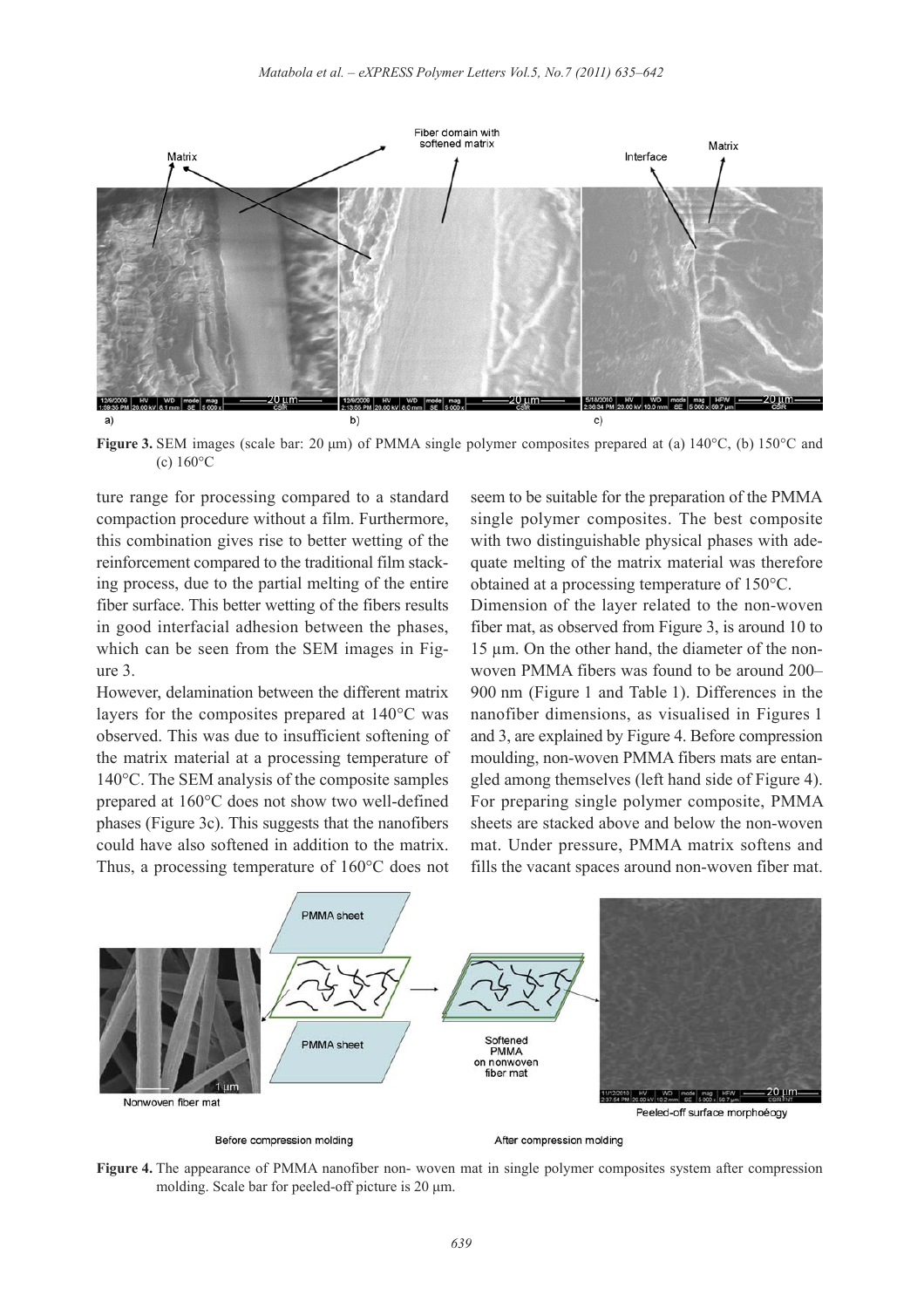SEM morphology of peeled-off structure after compression moulding (right hand side of Figure 4) demonstrates the presence of softened PMMA as well as non-woven PMMA mat. However, these nanofibers are hidden when the cross-section morphology of the composites are taken. This is attributed to the absence of fiber pull-out from the matrix when fractured.

# *Preparation and characterisation of single polymer composites of PMMA*

The effects of the nanofiber diameter and nanofiber loading on the dynamic mechanical properties of six different types of PMMA single polymer composites prepared at 150°C were investigated. The nanofiber reinforcements consisted of three different fiber diameter ranges at two different loadings. The nanofibers electrospun at 15 kV and 10 cm at the various concentrations were used to prepare the single polymer composites (Table 1, conditions in bold font). Designations for six different types of composites are presented in Table 2.

The change in storage modulus and damping behaviour ( $tan\delta$ ) of the neat PMMA matrix compared to the composites SPC01 to SPC03 with 5 wt% nanofiber loading are shown in Figure 5. A slightly higher

**Table 2.** Designations of PMMA single polymer composites

| <b>Sample</b>     | <b>Matrix</b> | <b>Reinforcement</b> by |                 |  |  |
|-------------------|---------------|-------------------------|-----------------|--|--|
| designation       |               | 5 wt% of PMMA           | 10 wt% of PMMA  |  |  |
|                   |               | nanofibers [nm]         | nanofibers [nm] |  |  |
| SPC01             |               | $200 - 400$             | NA              |  |  |
| SPC <sub>02</sub> |               | $400 - 650$             | NA              |  |  |
| SPC03             | <b>PMMA</b>   | $600 - 900$             | <b>NA</b>       |  |  |
| SPC04             | sheet         | <b>NA</b>               | $200 - 400$     |  |  |
| SPC <sub>05</sub> |               | <b>NA</b>               | $400 - 650$     |  |  |
| SPC <sub>06</sub> |               | <b>NA</b>               | $600 - 900$     |  |  |

stiffness was observed for SPC01 and SPC02 compared to the neat PMMA matrix. A significantly higher reinforcing affect of the higher diameter fibers at a loading of 5 wt% was observed. Composite SPC03 showed an increase in stiffness of approximately 46% compared to the neat PMMA matrix. A slight increase in the peak temperatures of the  $tan\delta$ peaks of the composites compared to the neat PMMA matrix was observed (Figure 5b). This increase is once again more noticeable in SPC03. This means that the inclusion of the nanofibers affected the mobility of the polymer chains to some degree. Furthermore, at a 5 wt% inclusion of the nanofibers, no significant shift in the peak temperature is observed for SPC01 and SPC02 compared to the neat PMMA matrix. However, the peak temperature shifted marginally by about 4°C in the case of SPC03 compared to the matrix. This means that there is stronger physical interaction between the higher diameter nanofibers and the neat PMMA matrix.

The storage modulus and damping behaviour  $(tan\delta)$ of the neat PMMA matrix compared to the composites SPC04 to SPC06 with 10 wt% nanofiber loading are shown in Figure 6. The stiffness of all the composites was higher than that of the neat PMMA matrix. A maximum improvement in stiffness of 83% compared to the matrix was obtained. This is due to the reinforcing effect of the nanofibers. Different stiffness and damping behaviour was observed for the composites with  $10 \text{ wt}$ % nanofiber loading compared to the ones with a 5 wt% nanofiber loading. The composites (SPC04 and SPC05) reinforced with fibers of smaller diameters showed a larger improvement in stiffness compared to the one reinforced with the highest diameter fibers. This is con-



**Figure 5.** Effect of fiber diameter on the storage modulus (a) and tan $\delta$  (b) for PMMA composites at 5 wt% nanofiber loading and processing temperature of 150°C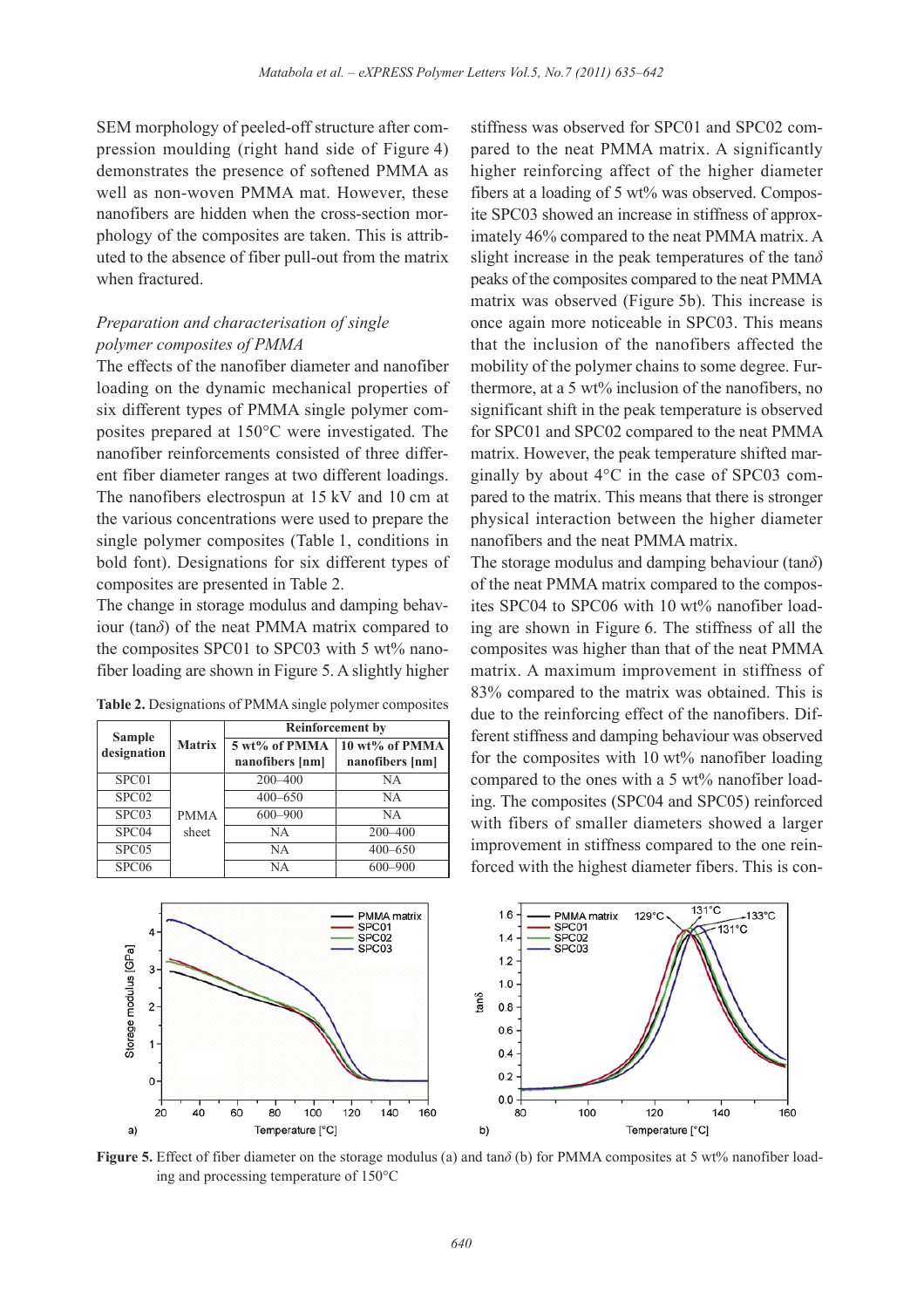

**Figure 6.** Effect of fiber diameter on the storage modulus (a) and tan $\delta$  (b) for PMMA composites at 10 wt% nanofiber loading and processing temperature of 150°C

trary to what was observed for the composites with a 5 wt% nanofiber loading. This is probably as a result of the higher fiber content and the larger surface area of the nanofibers with smaller diameters. In this case an increase in the stiffness of the composites is observed as the diameter of the reinforcement decreases. In addition, a less pronounced decrease in the stiffness of all the composites compared to the neat PMMA matrix was observed. Figure 6b shows the damping behaviour of the neat PMMA matrix compared to the composites reinforced with a 10 wt% nanofiber loading. Similar damping behaviour is observed for all the composites. The addition of a 10 wt% nanofiber loading had no significant effect on the maximum value of the  $tan\delta$  peaks of the composites. Thus, the mobility of the polymer chains in the matrix and the composites are quite similar. Nevertheless, the position of the  $T_g$  of the composites shifted to higher temperatures as compared to the PMMA matrix. This shift to higher temperatures is attributed to the increase in the stiffness of the composites due to reinforcement effect of the nanofibers.

## **4. Conclusions**

In this study, the effects of processing parameters on the morphology of electrospun PMMA fibers have been investigated. PMMA nanofibers with diameters ranging from 200–900 nm were prepared under various conditions. The SEM analysis of the PMMA nanofibers showed that the fibers had a smooth, regular and cylindrical morphology with no beads and junctions. The spinning voltage and the spinning distance, in general, did not have a significant influence on the morphology and diameters of the fibers. However, an increase in polymer solution concentration resulted in a significant increase in fiber diameter. The processing conditions for the preparation of single polymer composites of PMMA were investigated. It was determined that a processing temperature of 150°C was adequate for the preparation of a good composite because at this temperature distinct layer of fibers and matrix were observed. The composites generally showed an improvement in dynamic mechanical properties compared to the neat PMMA matrix. The increases in the stiffness (up to 83%) and glass transition temperatures (up to 10°C) of the composites were pronounced in the case of a 10 wt% nanofiber loading.

#### **Acknowledgements**

The author would like to thank Mrs. Valencia Jacobs for SEM analysis and Council for Scientific and Industrial Research of South Africa for financial assistance.

#### **References**

- [1] Kmetty A., Bárány T., Karger-Kocsis J.: Self-reinforced polymeric materials: A review. Progress in Polymer Science, **35**, 1288–1310 (2010). DOI: [10.1016/j.progpolymsci.2010.07.002](http://dx.doi.org/10.1016/j.progpolymsci.2010.07.002)
- [2] Capiati N. J., Porter P. S.: The concept of one polymer composites modelled with high density polyethylene. Journal of Materials Science, **10**, 1671–1677 (1975). DOI: [10.1007/BF00554928](http://dx.doi.org/10.1007/BF00554928)
- [3] Mosleh M., Suh N. P., Arinez J.: Manufacture and properties of a polyethylene homocomposite. Composites Part A: Applied Science and Manufacturing, **29**, 611–617 (1998).

DOI: [10.1016/S1359-835X\(97\)00122-X](http://dx.doi.org/10.1016/S1359-835X(97)00122-X)